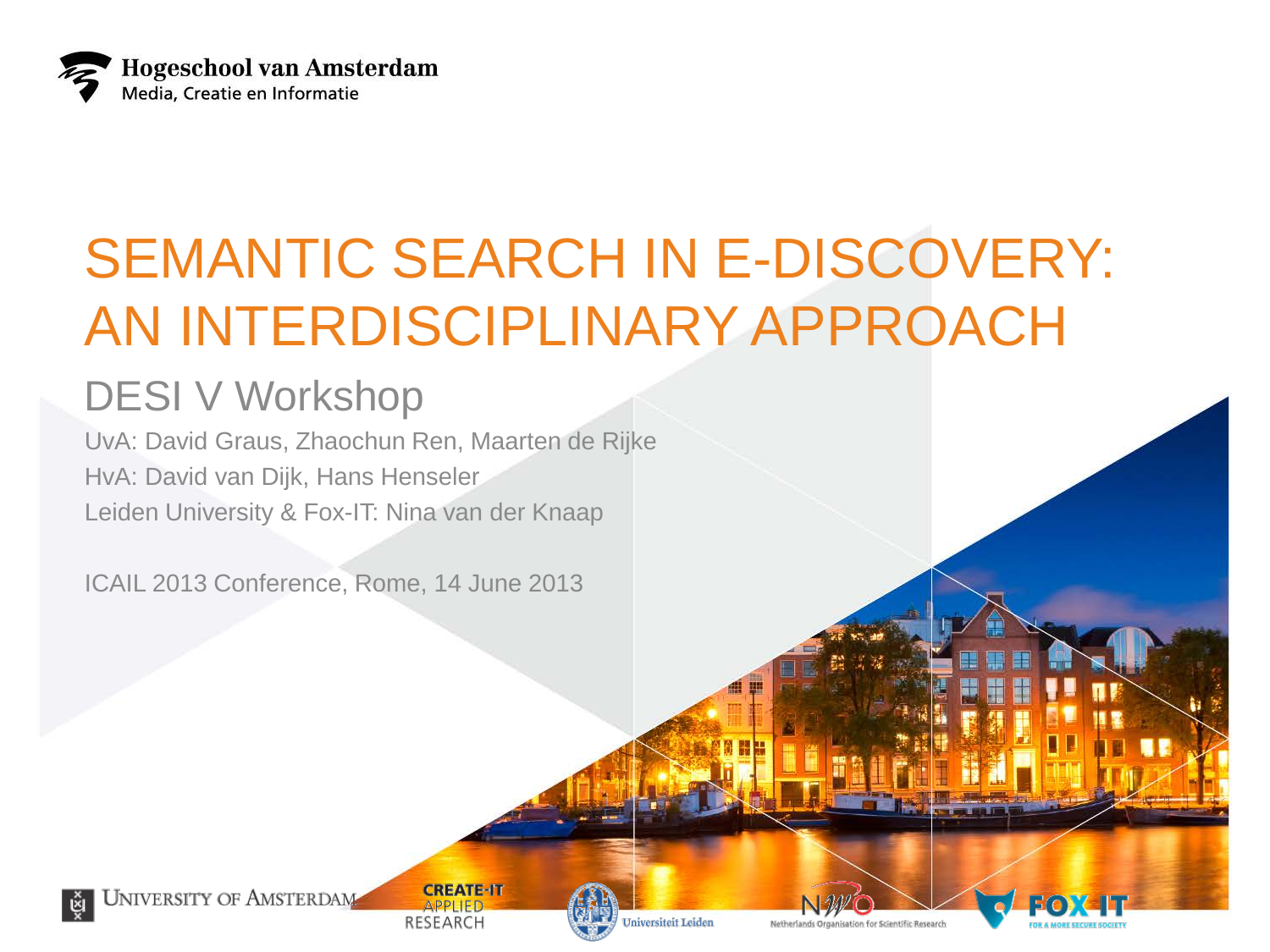

# PROBLEM STATEMENT

- **Explosion of information**
- Beyond predictive coding
- From unstructured to structured information
- Text mining is still far from perfect
- We need more precision and we need better context
- Increase precision by focusing on specific problems
	- Finding privileged information
	- Finding facts related to violation of competition laws
	- Find facts related to bribery



iiversiteit Leider



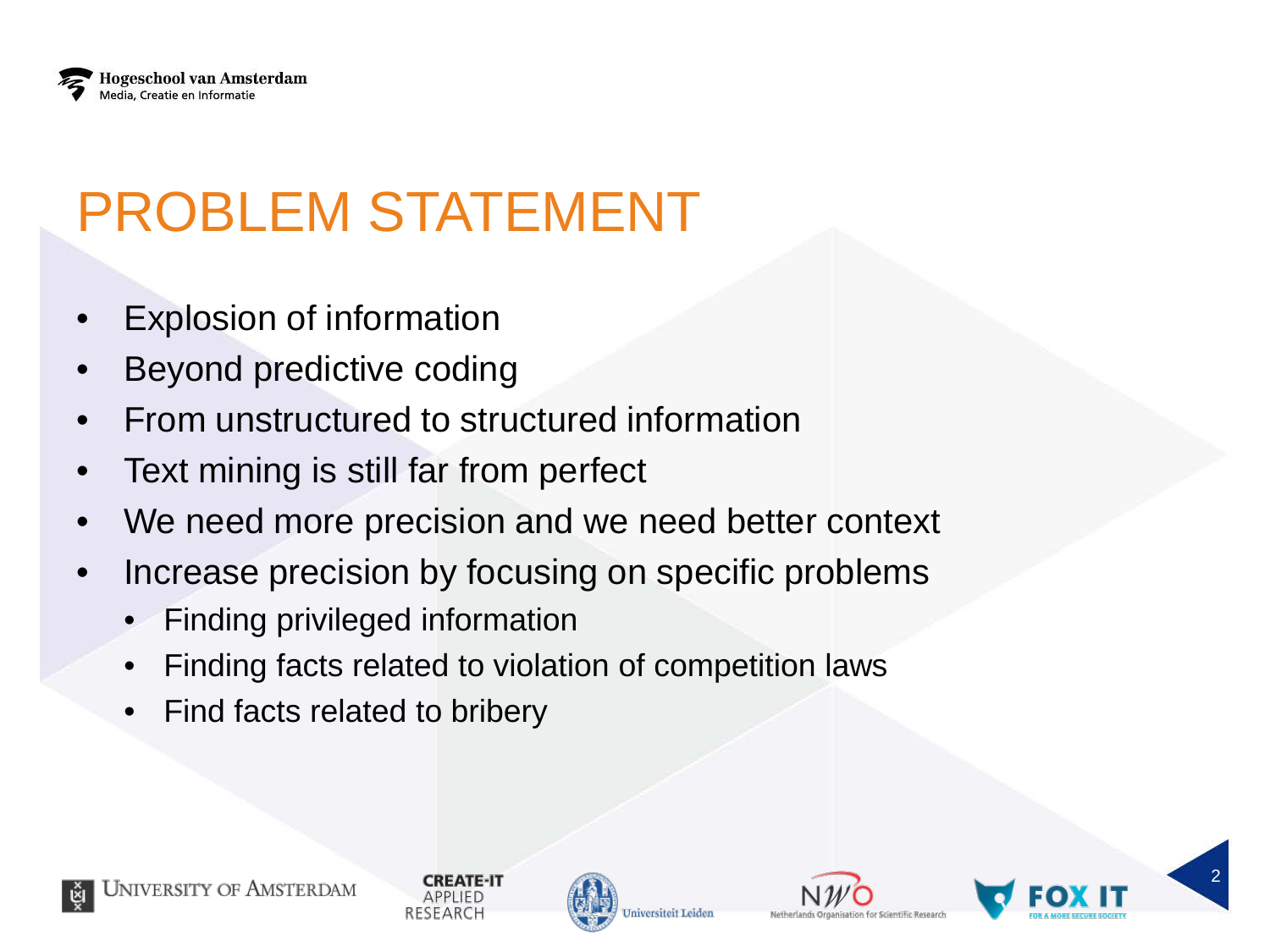

# FOUR SUB PROJECTS

- Subproject 1 :
	- Criminology/Law
- Subprojects 2-4 :
	- Information Extraction/Information Retrieval

niversiteit Leider



**CREATE-IT** 

APPLIED

SEARCH



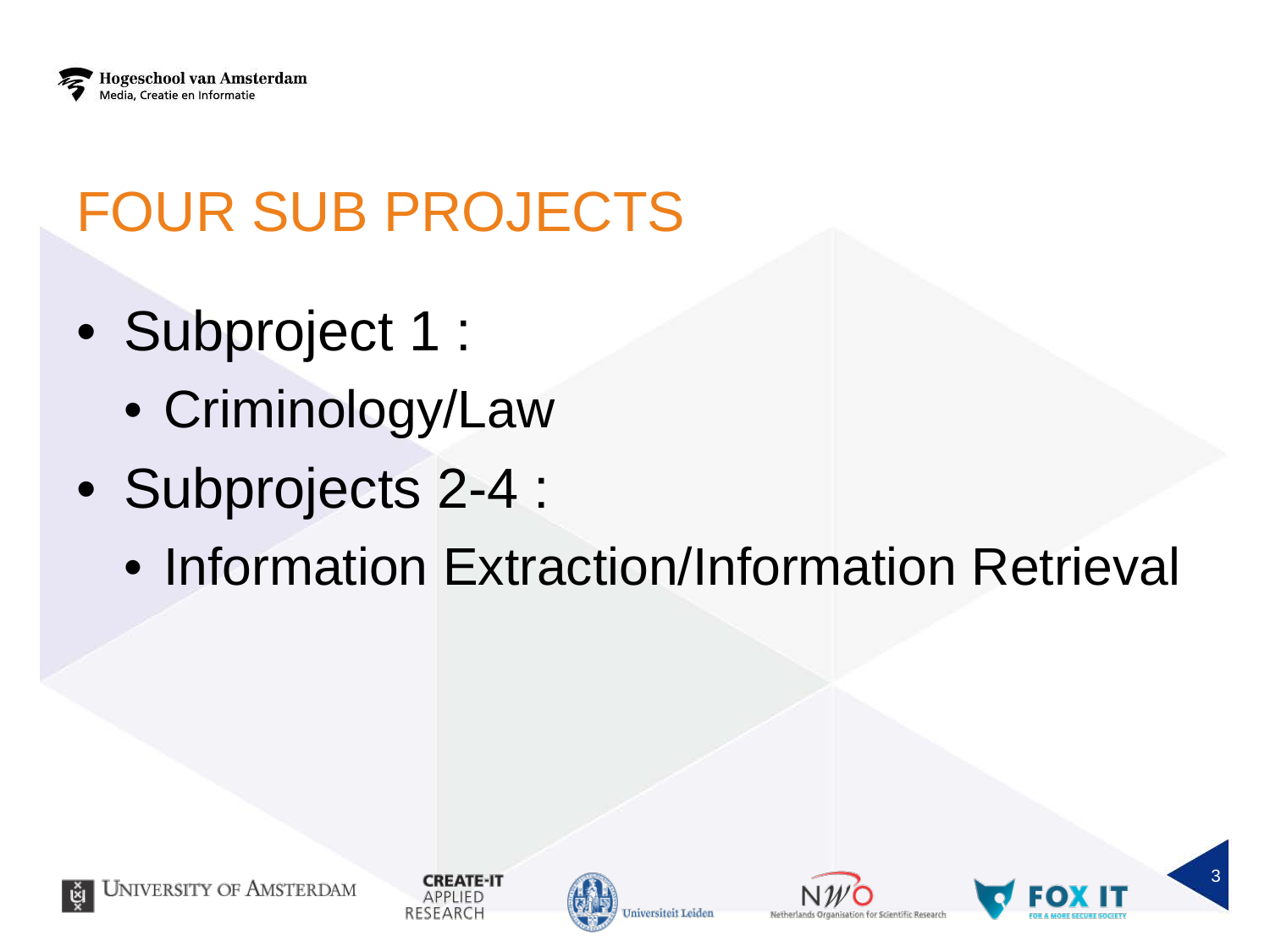### SUBPROJECT 1: SCOPE AND REQUIREMENT ANALYSIS OF SEARCH PROCESS

- Multidisciplinary literature study
	- $\bullet$  IT
	- Criminology
	- Law
- Interviews with professionals and practicioners









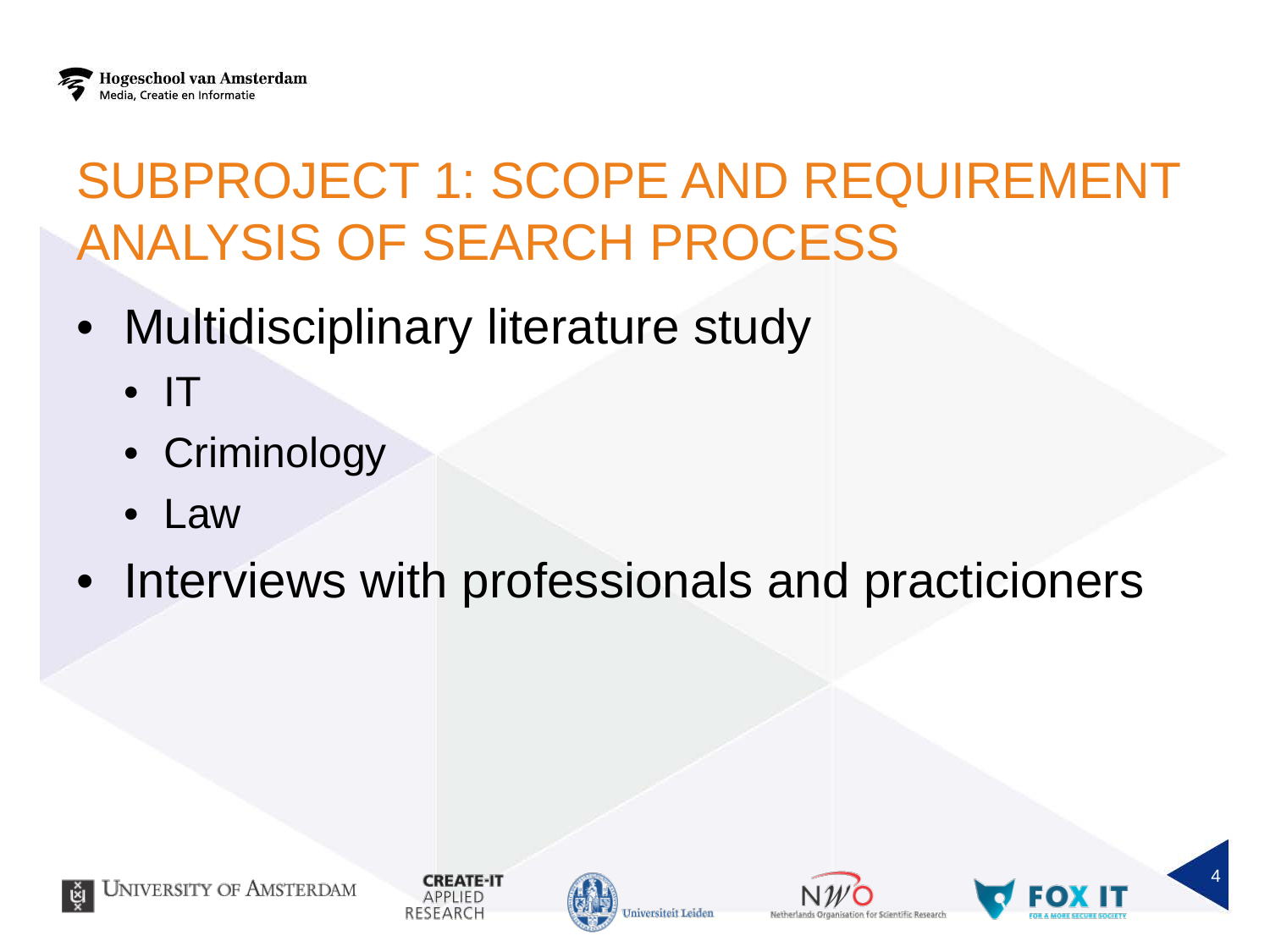## SUBPROJECTS 2-4: INFORMATION EXTRACTION & RETRIEVAL

- Semantic Search: Applying **structured knowledge** as a complement to **text retrieval**
- Using techniques from Information Extraction and Information Retrieval



niversiteit Leider



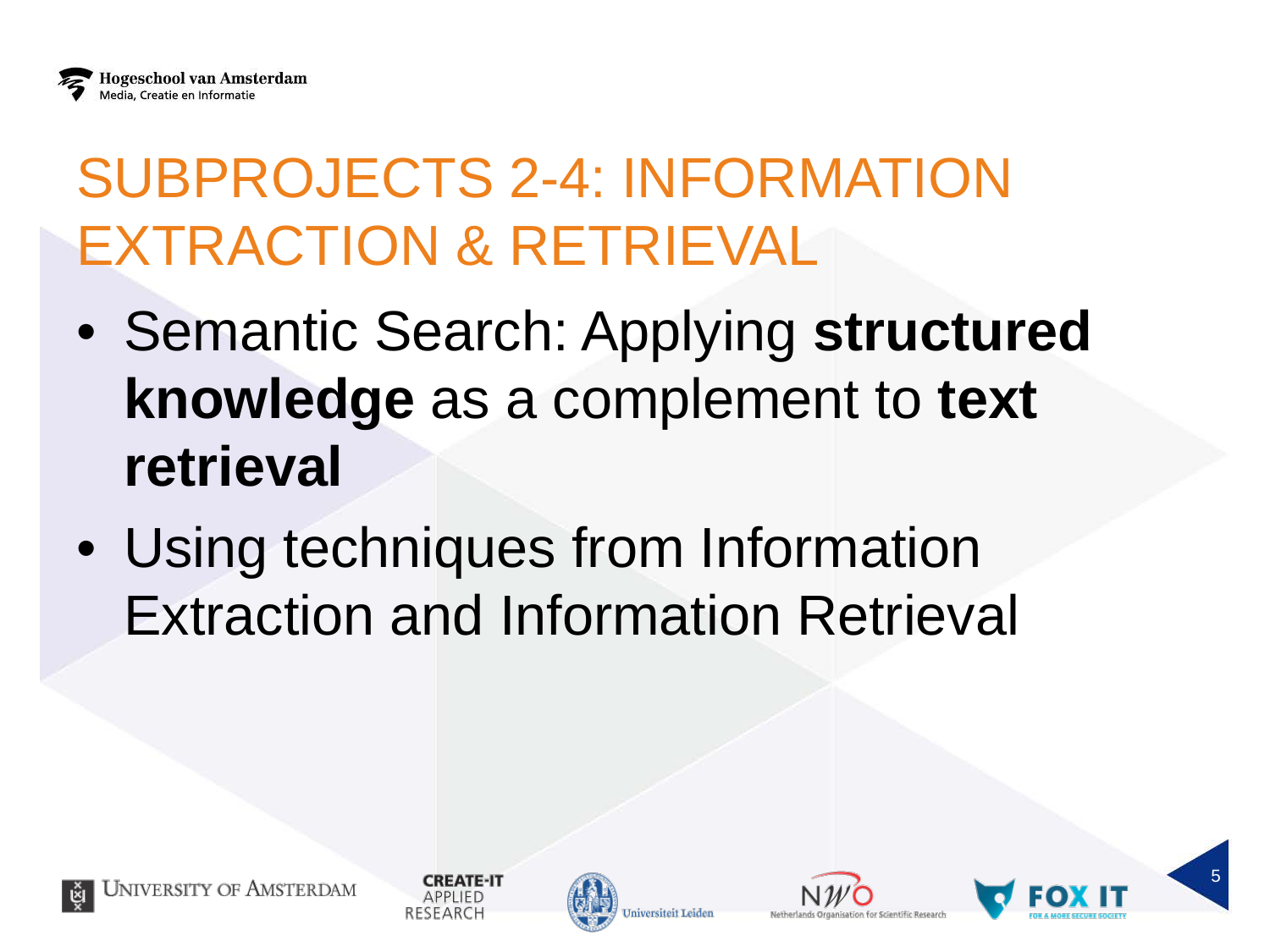

**Hogeschool van Amsterdam**